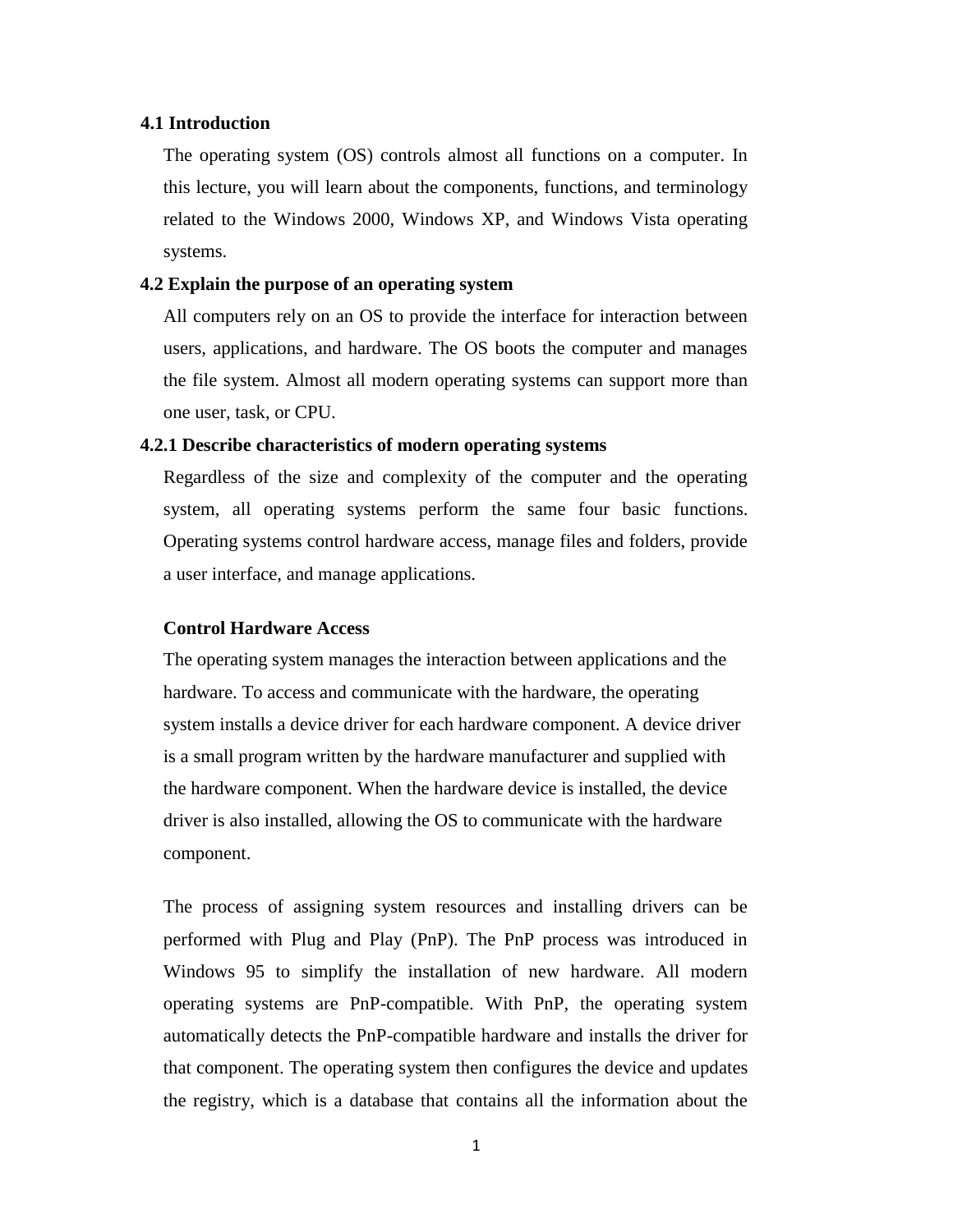computer.

**NOTE:** The registry contains information about applications, users, hardware, network settings, and file types.

### **File and Folder Management**

The operating system creates a file structure on the hard disk drive to allow data to be stored. A file is a block of related data that is given a single name and treated as a single unit. Program and data files are grouped together in a directory. The files and directories are organized for easy retrieval and use. Directories can be kept inside other directories. These nested directories are referred to as subdirectories. Directories are called folders in Windows operating systems, and subdirectories are called subfolders.

# **User Interface**

The operating system enables the user to interact with software and hardware. There are two types of user interfaces:

- Command Line Interface (CLI) The user types commands at a prompt, as shown in Figure 1.
- Graphical User Interface (GUI) The user interacts with menus and icons, as shown in Figure 2.





Figure (1) Figure (2)

.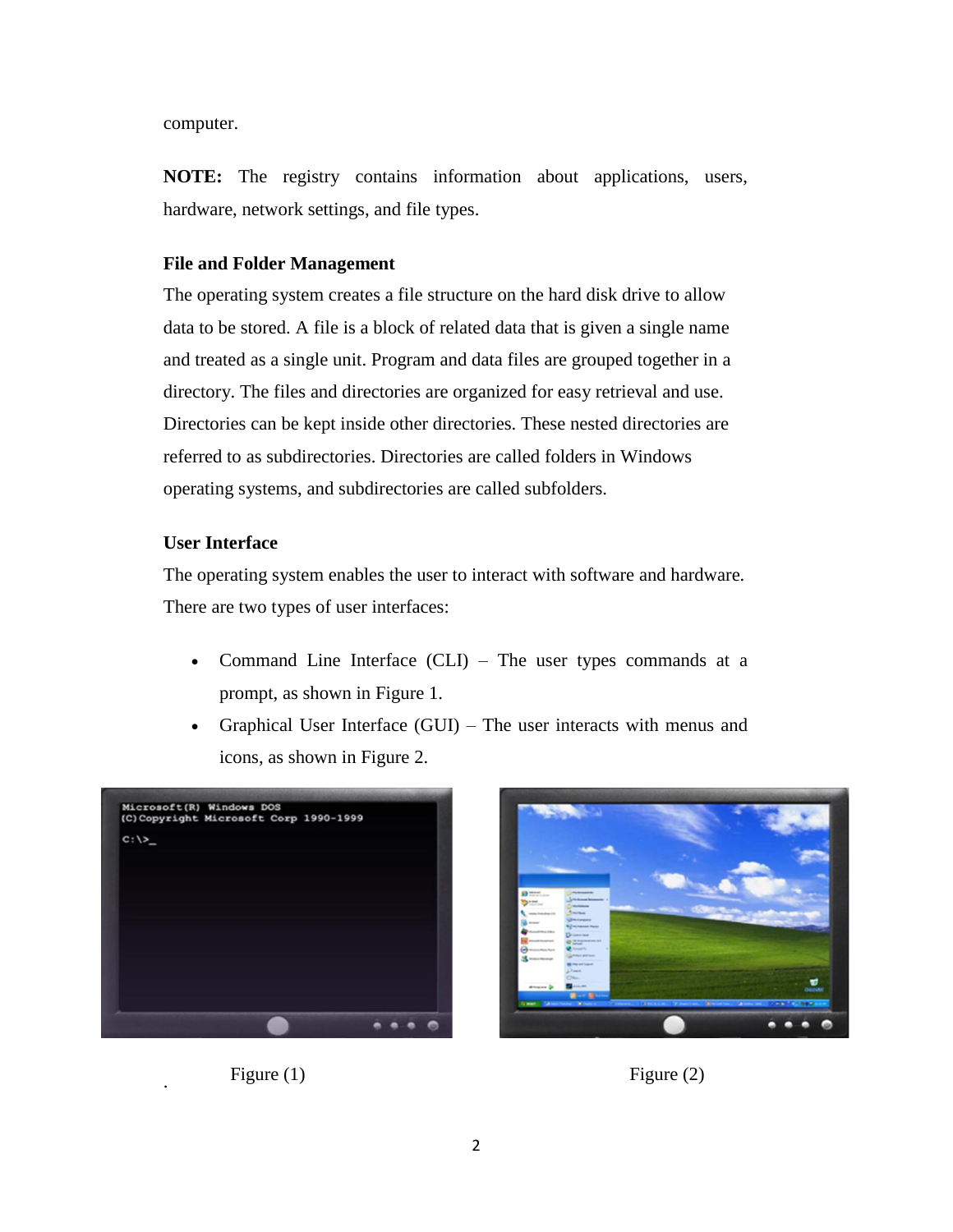Most operating systems, such as Windows 2000 and Windows XP, include both a GUI and a CLI.

### **Application Management**

The operating system locates an application and loads it into the RAM of the computer. Applications are software programs, such as word processors, databases, spreadsheets, games, and many other applications. The operating system ensures that each application has adequate system resources.

An Application Programming Interface (API) is a set of guidelines used by programmers to ensure that the application they are developing is compatible with an operating system. Here are two examples of APIs:

- Open Graphics Library (OpenGL) Cross-platform standard specification for multimedia graphics
- DirectX Collection of APIs related to multimedia tasks for Microsoft Windows

### **4.2.2 Explain operating system concepts**

To understand the capabilities of an operating system, it is important to understand some basic terms. The following terms are often used when comparing operating systems:

- **Multi-user** Two or more users can work with programs and share peripheral devices, such as printers, at the same time.
- **Multi-tasking** The computer is capable of operating multiple applications at the same time.
- **Multi-processing** The computer can have two or more central processing units (CPUs) that programs share.
- **Multi-threading** A program can be broken into smaller parts that can be loaded as needed by the operating system. Multi-threading allows individual programs to be multi-tasked.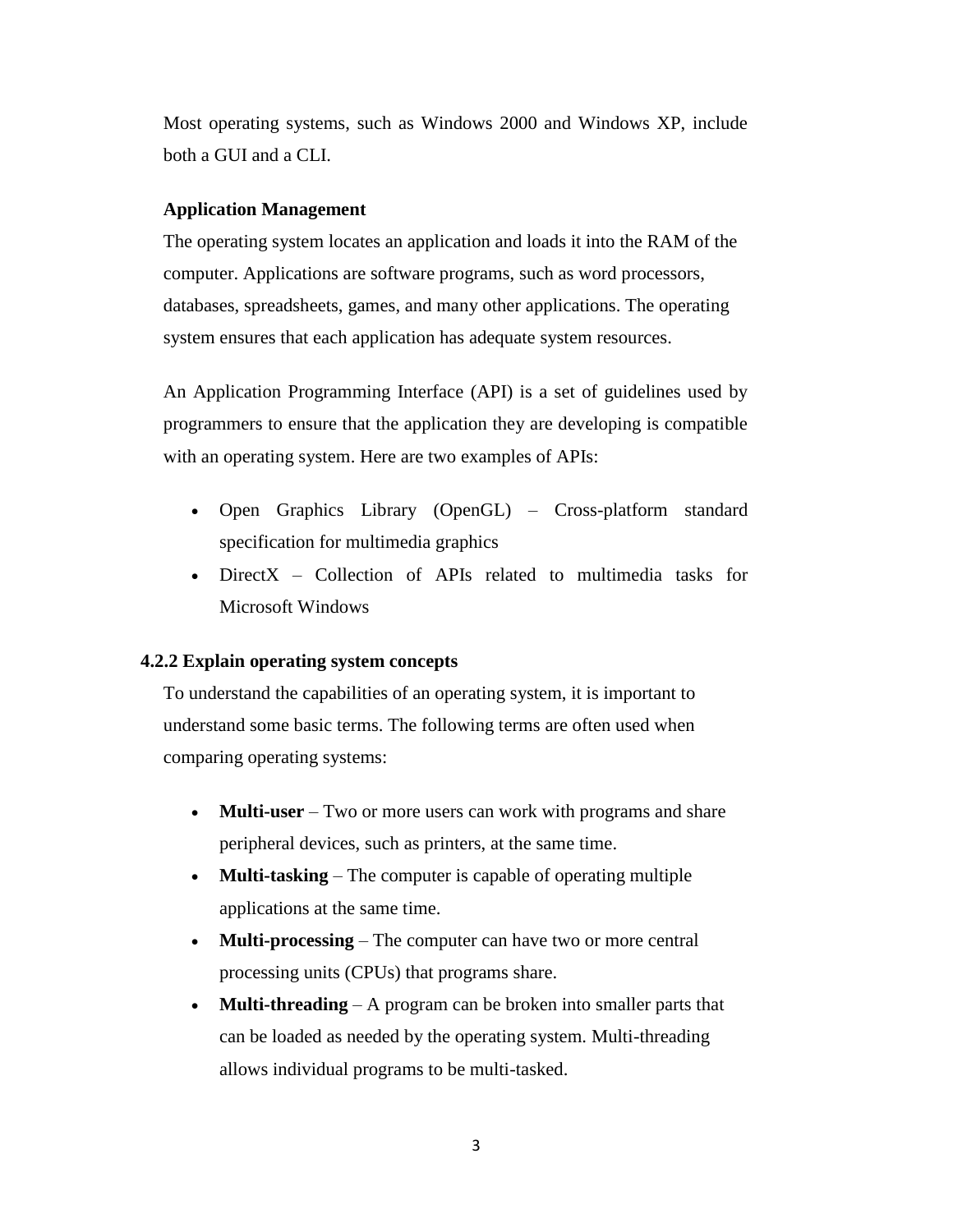Almost all modern operating systems are multi-user and multi-tasking, and they support multi-processing and multi-threading.

#### **Modes of Operation**

All modern CPUs can run in different modes of operation. The mode of operation refers to the capability of the CPU and the operating environment. The mode of operation determines how the CPU manages applications and memory. The four common modes of operation are real mode, protected mode, virtual real mode, and compatible mode.

#### **Real Mode**

A CPU that operates in real mode can only execute one program at a time, and it can only address 1 MB of system memory. Although all modern processors have real mode available, it is only used by DOS and DOS applications in old operating systems or by 16-bit operating environments, such as Windows 3.x.

#### **Protected Mode**

A CPU that operates in protected mode has access to all of the memory in the computer, including virtual memory. Virtual memory is hard disk space that is used to emulate RAM. Operating systems that use protected mode can manage multiple programs simultaneously. Protected mode provides 32-bit access to memory, drivers, and transfers between input and output (I/O) devices. Protected mode is used by 32-bit operating systems, such as Windows 2000 or Windows XP. In protected mode, applications are protected from using the memory reserved for another application that is currently running.

## **Virtual Real Mode**

A CPU that operates in virtual real mode allows a real-mode application to run within a protected-mode operating system. This can be demonstrated when a DOS application runs in a 32-bit operating system, such as Windows

4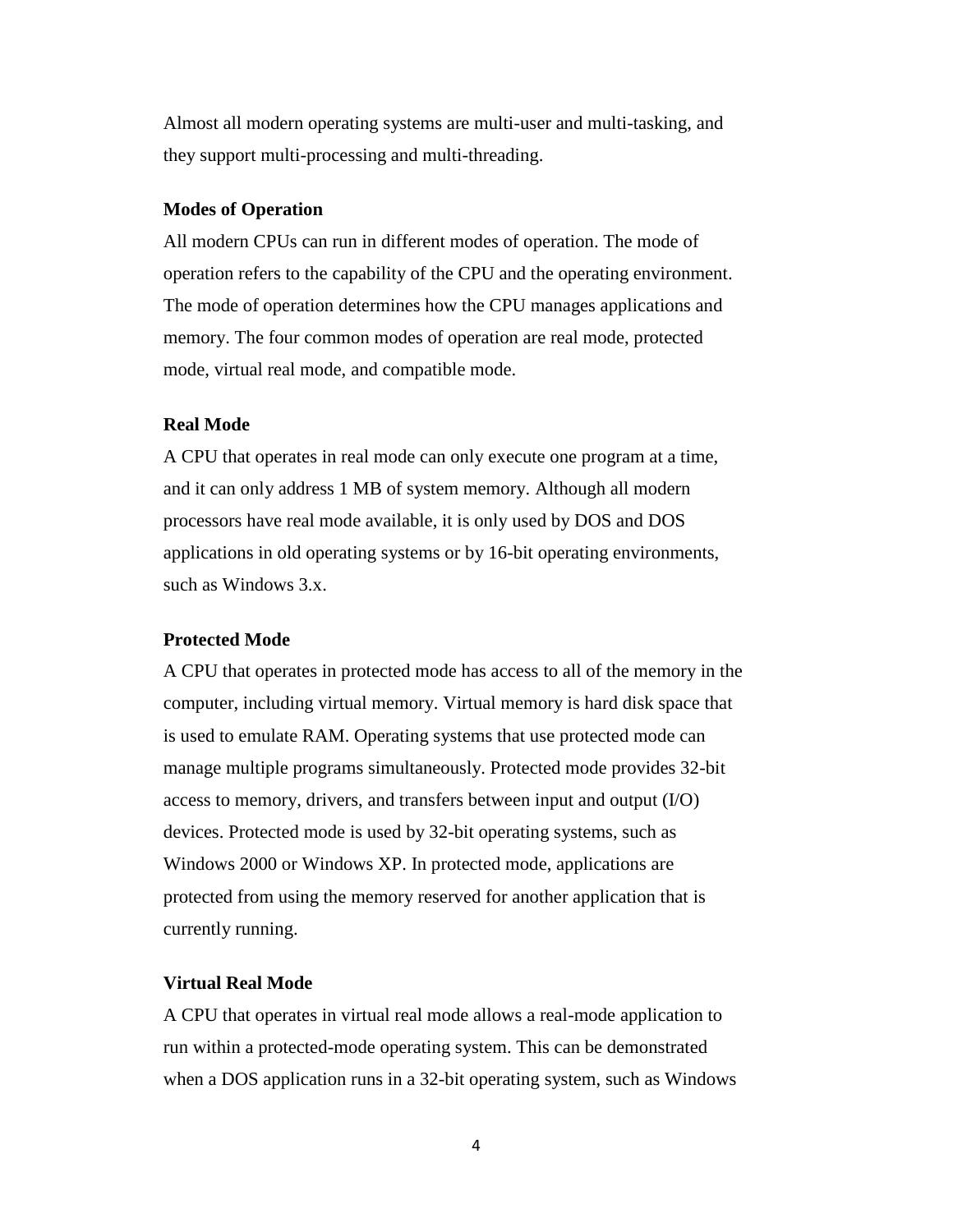#### **Compatibility Mode**

Compatibility mode creates the environment of an earlier operating system for applications that are not compatible with the current operating system. As an example, an application that checks the version of the operating system might be written for Windows NT and require a particular service pack. Compatibility mode can create the proper environment or version of the operating system to allow the application to run as if it is in the intended environment.

### **32-bit vs. 64-bit**

There are three main differences between 32-bit and 64-bit operating systems. A 32-bit operating system, such as Windows XP Professional, is capable of addressing only 4 GB of RAM, while a 64-bit operating system can address more than 128 GB of RAM. Memory management is also different between these two types of operating systems, resulting in enhanced performance of 64-bit programs.

### **Processor Architecture**

There are two common architectures used by CPUs to process data: x86 (32 bit architecture) and x64 (64-bit architecture). x86 uses a Complex Instruction Set Computer (CISC) architecture to process multiple instructions with a single request. Registers are storage areas used by the CPU when performing calculations. x86 processors use fewer registers than x64 processors. x64 architecture is backward compatible with x86 and adds additional registers specifically for instructions that use a 64-bit address space. The additional registers of the x64 architecture allow the computer to process much more complex instructions at a much higher rate.

XP.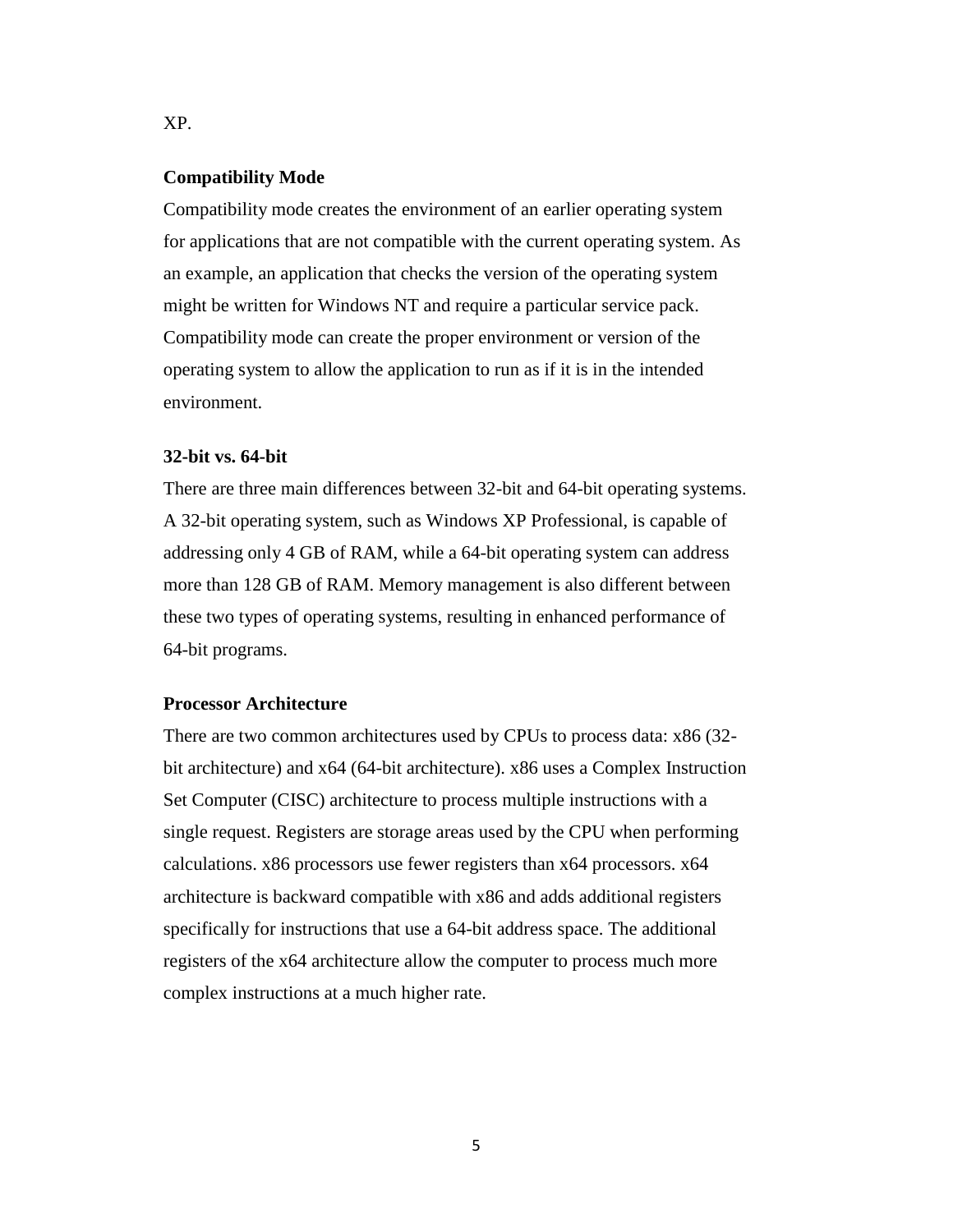#### **Registers**

In computer architecture, a processor register is a small amount of storage available on the CPU whose contents can be accessed more quickly than storage available elsewhere. Most, but not all, modern computer architectures operate on the principle of moving data from main memory into registers, operating on them, then moving the result back into main memory-a so-called load-store architecture. A common property of computer programs is locality of reference: the same values are often accessed repeatedly; and holding these frequently used values in registers improves program execution performance.

# **4.3 Describe and compare operating systems to include purpose, limitations, and compatibilities**

A technician might be asked to choose and install an operating system for a customer. The type of OS selected depends on the customer's requirements for the computer. There are two distinct types of operating systems: desktop operating systems and network operating systems. A desktop operating system is intended for use in a Small Office/Home Office (SOHO) with a limited number of users. A Network Operating System (NOS) is designed for a corporate environment serving multiple users with a wide range of needs.

### **4.3.1 Describe desktop operating systems**

A desktop OS has the following characteristics:

- Supports a single user
- Runs single-user applications
- Shares files and folders on a small network with limited security

In the current software market, the most commonly used desktop operating systems fall into three groups: Microsoft Windows, Apple Mac OS, and UNIX/Linux.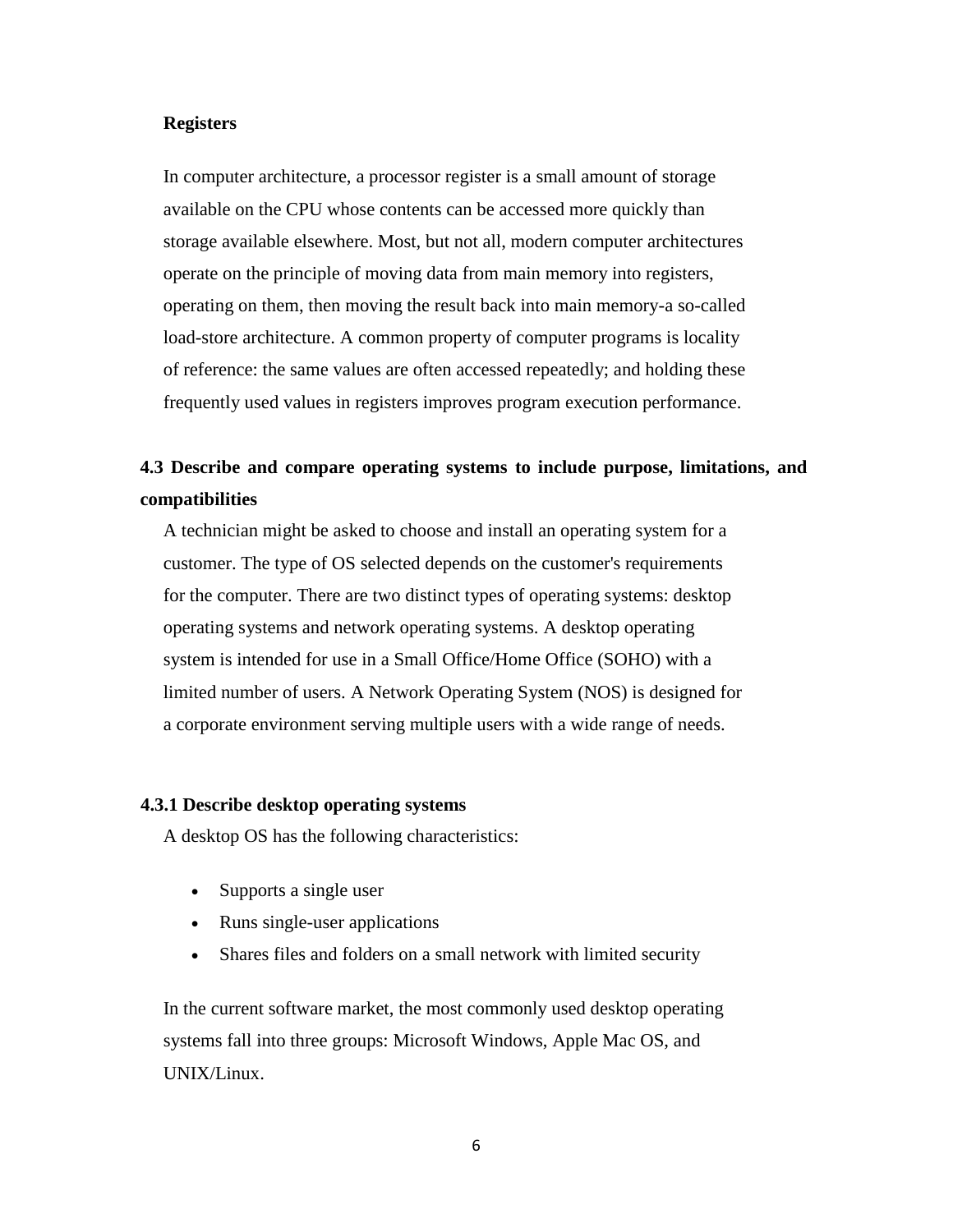# **Microsoft Windows**

Windows is one of the most popular operating systems today. The following products are desktop versions of the Microsoft Windows operating systems:

- Windows XP Professional Used on most computers that will connect to a Windows Server on a network
- Windows XP Home Edition Used on home computers and has very limited security
- Windows XP Media Center Used on entertainment computers for viewing movies and listening to music
- Windows XP Tablet PC Edition Used for tablet PCs
- Windows XP 64-bit Edition Used for computers with 64-bit processors
- Windows 2000 Professional Older Windows operating system that has been replaced by Windows XP Professional
- Windows Vista Home Basic Used on home computers for basic computing
- Windows Vista Home Premium Used on home computers to expand personal productivity and digital entertainment beyond the basics
- Windows Vista Business Used on small business computers for enhanced security and enhanced mobility technology
- Windows Vista Ultimate Used on computers to combine all the needs of both home and business users

# **Apple Mac OS**

Apple computers are proprietary and use an operating system called Mac OS. Mac OS is designed to be a user-friendly GUI operating system. Current versions of Mac OS are now based on a customized version of UNIX.

# **UNIX/Linux**

UNIX, which was introduced in the late 1960s, is one of the oldest operating systems. There are many different versions of UNIX today. One of the most